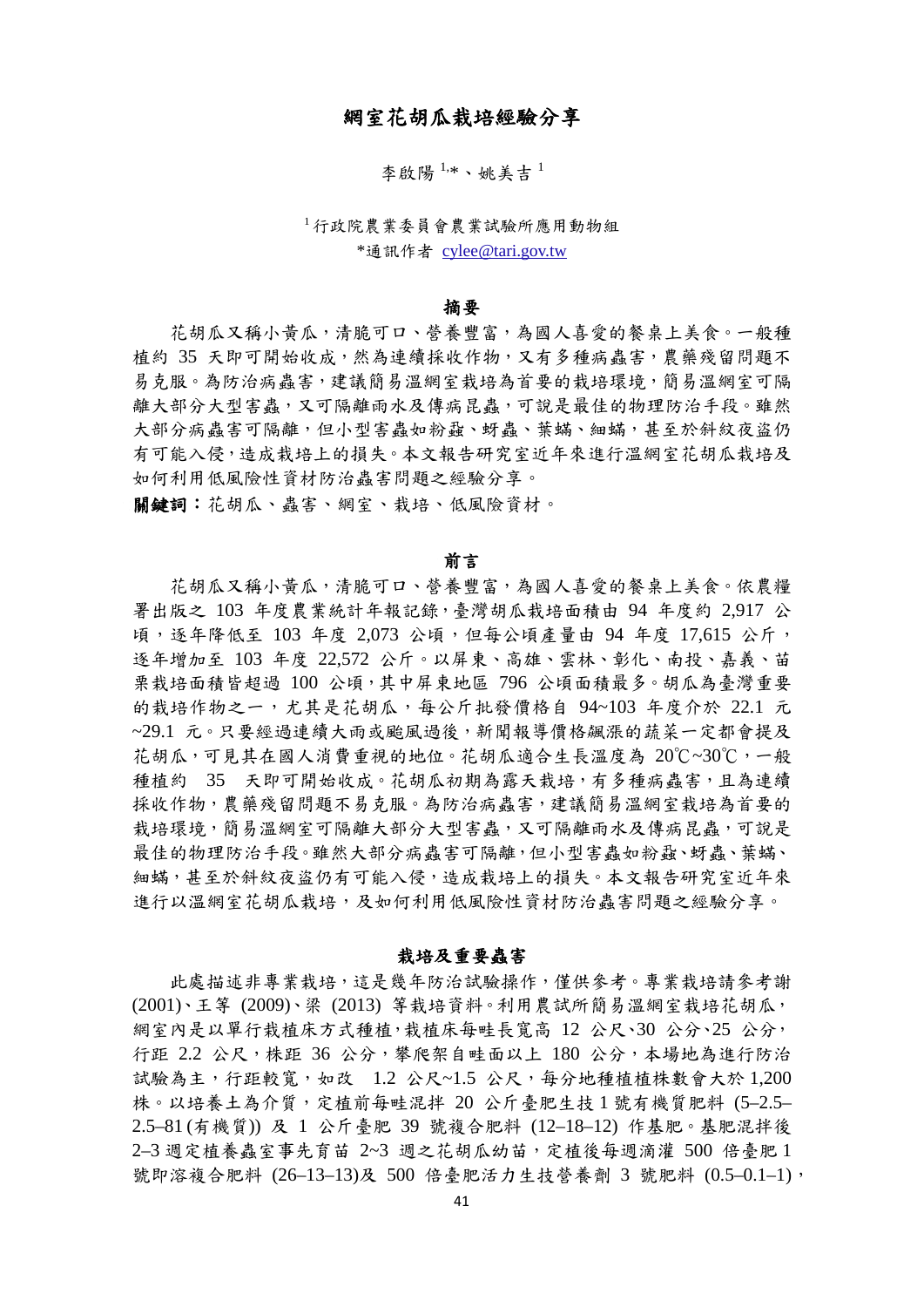第 1 朵花出現後改施滴灌 500 倍臺肥 4 號即溶複合肥 (14-28-14),第 1 條花 胡瓜收成後改施滴灌 500 倍臺肥 6 號即溶複合肥 (5–18–18–4 (氧化鎂))。在這幾 年試驗階段,遭遇到的常見花胡瓜病蟲害有下列幾種:病毒病、露菌病、白粉病、 疫病、棉蚜 (*Aphis gossypii* Glover)、南黃薊馬 (*Thrips palmi* Karny)、銀葉粉蝨 (*Bemisia argentifolii* Bellows & Perring)、葉蟎 (spider mites)、茶細蟎 (*Polyphagotarsonemus latus*(Banks)、斜紋夜盜 (*Spodoptera litura* Fabticius)。這 4 個 病害中疫病在定植後幼苗即易發生,病毒病、露菌病及白粉病隨植株生長,若感病, 病徵會漸漸顯見。棉蚜、薊馬、粉蝨、葉蟎、細蟎及斜紋夜盜等 6 個常見蟲害則也 是定植後就可能入侵危害。詳盡病蟲害描述請參考王等 (2009)、劉等 (2009) 及劉 等 (2011)。

## 防治策略

針對上述 4 項病害及 6 種蟲害,以下討論研究室近年來進行如何利用低風 險性資材防治蟲害問題經驗分享。在種植花胡瓜的操作一般區分為 4 個階段,種 植前清園、育苗、定植至開花及開花至採收。首先種植前清園非常重要,如清除前 期殘株落葉、淹水、蒸汽消毒,以低風險資材硫磺消毒皆是可採取的手段 (劉等 2011),另外洪 (2015) 記述波爾多液對瓜類的真菌及細菌都很有效,石灰硫黃水對 白粉病及炭疽病也很有效。惟以硫黃、波爾多液及石灰硫黃在植前清園時是很好的 手段,但若直接噴灑植株時需注意高溫藥害。另外高溫悶棚也是可採取的手段之一, 周 (2004) 建議當有植株種植,黃瓜高温悶棚時,當棚内最高温度達到 47.0~49.5 ℃ 後,持續高温 1.5~2.0 h (小時),效果較好,植株生長基本正常,蟲害得到有 效控制。黄瓜高温悶棚次数應视病蟲發展和作物生長狀況而定,每次間隔 12~15 d (天) 為宜。植前清園並無植株,若能在土壤表面再覆蓋一層塑膠布,長期高溫悶 棚,消毒效果更佳。

其次建議以育苗方式種植,因為一般種植花胡瓜約 35 天開始收成,育苗約需 2 週,隨天氣變化育苗日數會有增減,集中育苗可節省管理成本,植株尚小好照顧, 惟減少施藥的可能,需要在至少 50 目的溫網室內育苗 (Huang *et al*., 2013)。但若 無法自行育苗,購買的幼苗定植前需先全株均勻噴施 0.5% 植物油乳液加 50% 枯 草桿菌可濕性粉劑 800 倍,或如洪 (2015) 記述以植物油混方 200~300 倍定植前 先浸苗,防治幼苗上的蚜蟲、葉蟎等小型害蟲。

定植後各種蟲害入侵可能性增加,其中遭遇 4 種病害,由於是栽植床方式種 植花胡瓜,經驗上觀察定植後植床水分不要太濕,疫病幾乎不發生。露菌病防治以 50% 枯草桿菌可濕性粉劑 800 倍可以控制,白粉病可以由植物油乳液加以預防進 而控制,病毒病則是以控制媒介昆蟲而預防發生,園內若發生,則儘早拔除。過去 幾年操作防治動作是以噴施 0.5% 植物油乳液加 50% 枯草桿菌可濕性粉劑 800 倍定植前全株均勻噴施幼苗開始,定植後每週再噴施一次,連續 3~4 次,直至植 株摘心。此外攀爬架每 2~3 公尺掛附一張黃色黏紙,每周在噴藥後更換一次。另 外每 30 公尺也懸掛本組農藥室提供之斜紋夜盜性費洛蒙,每月更新一次。

上述方法是依據 Cook *et al.* (2007) 提議的推拉策略 (push-pull strategies) 在害 蟲綜合防治上的應用而來,該篇作者提議利用昆蟲不喜歡的操作將昆蟲驅離作物 (即推策略), 如 visual distraction、non-host volatiles、anti-aggregation pheromones、 alarm pheromone、oviposition deterrents、antifeedants,再利用誘引刺激物加陷阱捕 殺害蟲 (即拉策略), 如 visual stimulants、host volatiles、aggregation pheromones、 sex pheromones、oviposition stimulants,gustatory stimulants。植物油、精油、萃取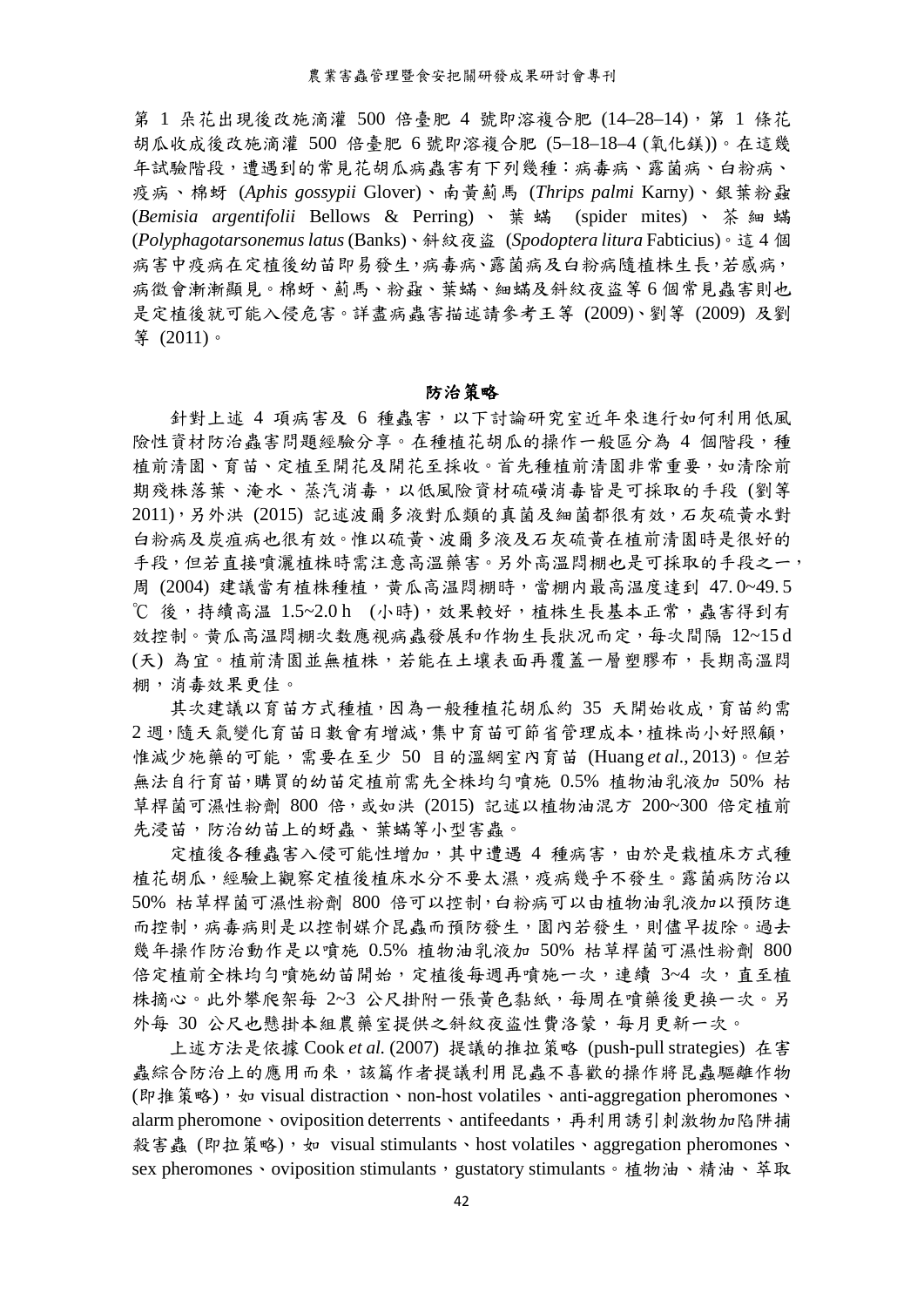液或是其他天然、化學物質等都有成為推拉策略的可能成分 (Ateyyat *et al*., 2009; Cloyd *et al.*, 2009; Picard *et al.*, 2012; Li *et al.*, 2014; Abtew *et al.*, 2015), 現今的研究 目標是尋找可在田間經濟可行的資材及其應用方法。蚜蟲、薊馬、粉蝨皆有可能傳 播病毒,利用植物油乳液即是製造一個薊馬及粉蝨不喜歡的葉面環境,驅使害蟲飛 向黏紙而死,避免產卵於葉面上。0.5% 植物油乳液無法殺死薊馬及粉蝨,但是可 以殺死蚜蟲及葉蟎,並且藉由在葉面產生薄膜,可以預防白粉病發生。枯草桿菌則 是預防露菌病發生。雖然藉由斜紋夜盜費洛蒙捕捉雄蛾,但若發生斜紋夜盜或其他 夜蛾,則添加蘇力菌加以防治。蘇力菌雖然有效,可惜尚未登記在花胡瓜上使用。 0.5% 植物油乳液是施用在無蟲及妨礙雌成蟲產卵的初期栽培,並不能完全滅絕蟲 害,一但在蟲害密度升起時,則需增加為 1% 植物油乳液,防治效果才能完全。 至於細蟎的防治,由於細蟎是經由粉蝨攜帶傳播 (Fan and Petitt 1998; Soroker *et al*., 2003),粉蝨控制得宜,細蟎就能減少危害。硫黃可濕性粉劑雖可防治細蟎,可惜 尚未登記於花胡瓜。石灰硫黃水溶液也未登記於花胡瓜使用,據 Venzon *et al.* (2012) 報告記載石灰硫黃水溶液濃度需 0.95% 才能壓抑細蟎族群增長,但此濃度在辣椒 (*Capsicum frutescens* L.) 上使用並無藥害。有機農業雖可使用自製石灰硫黃水溶液, 惟正確使用濃度及使用時機尚需探討,另外硫黃或石灰硫黃在高溫下使用也有可 能產生藥害。

待植株摘心開始收成後枯草桿菌即無需再噴施,視害蟲出現危害情形以 1% 植物油乳液及蘇力菌維持到收成完畢。

## 結語

由於農藥殘毒引起的食安及環境污染為國人所關切的議題,以低風險性資材 防治小型害蟲為近年來重視的研究方向,惟使用低風險性資材除需注意保護施藥 者安全外,施藥時需完全覆蓋植株及蟲體,要有耐性確實操作施藥動作,另外由於 試驗無法兼及各種花胡瓜品系、各種栽培條件及栽培氣候,藥害問題並無法在此明 確說明,參考本報告防治資料需留意此一問題。2015 年防檢局也開始公告了甲殼 素等 9 項免登記植物保護資材,如此已邁出一大步因農藥法規限制低風險性資材 使用的限制。花胡瓜栽培生長周期短,又可栽培在簡易溫網室中,不使用化學農藥 防治的報告及觀摩會很多,讀者請上網搜尋多研讀比較引用文獻中的參考資料。本 文報告這幾年來研究室栽培防治的經驗僅供參考。

## 引用文獻

王啟正、陳任芳、倪禮豐。2009。小胡瓜有機栽培。花蓮區改良場。花蓮縣。35 頁。 周殿波、王繼濤、王玉萍。2004。黃瓜高溫悶棚防治病蟲害試驗初報。中國蔬菜 2004 (6): 34。

- 洪嘉萱。2015。設施甜瓜無農藥栽培技術成果觀摩會活動報導。農試雙週刊 80: 3- 4。
- 梁國聖。2013。生育強健多雌豐產的小胡瓜-翠姑。園藝之友 158 (7-8): 40-42。

劉興隆、白桂芳、沈原民、趙佳鴻。2009。設施花胡瓜病害之非農藥管理實務。82-

86 頁。有機農業產業發展研討會專輯。臺中區農業改良場特刊第 96 號。臺中 改良場。臺中市。

劉興隆、趙佳鴻、王妃嬋、白桂芳。2011。無農藥殘留之設施花胡瓜健康管理技術。